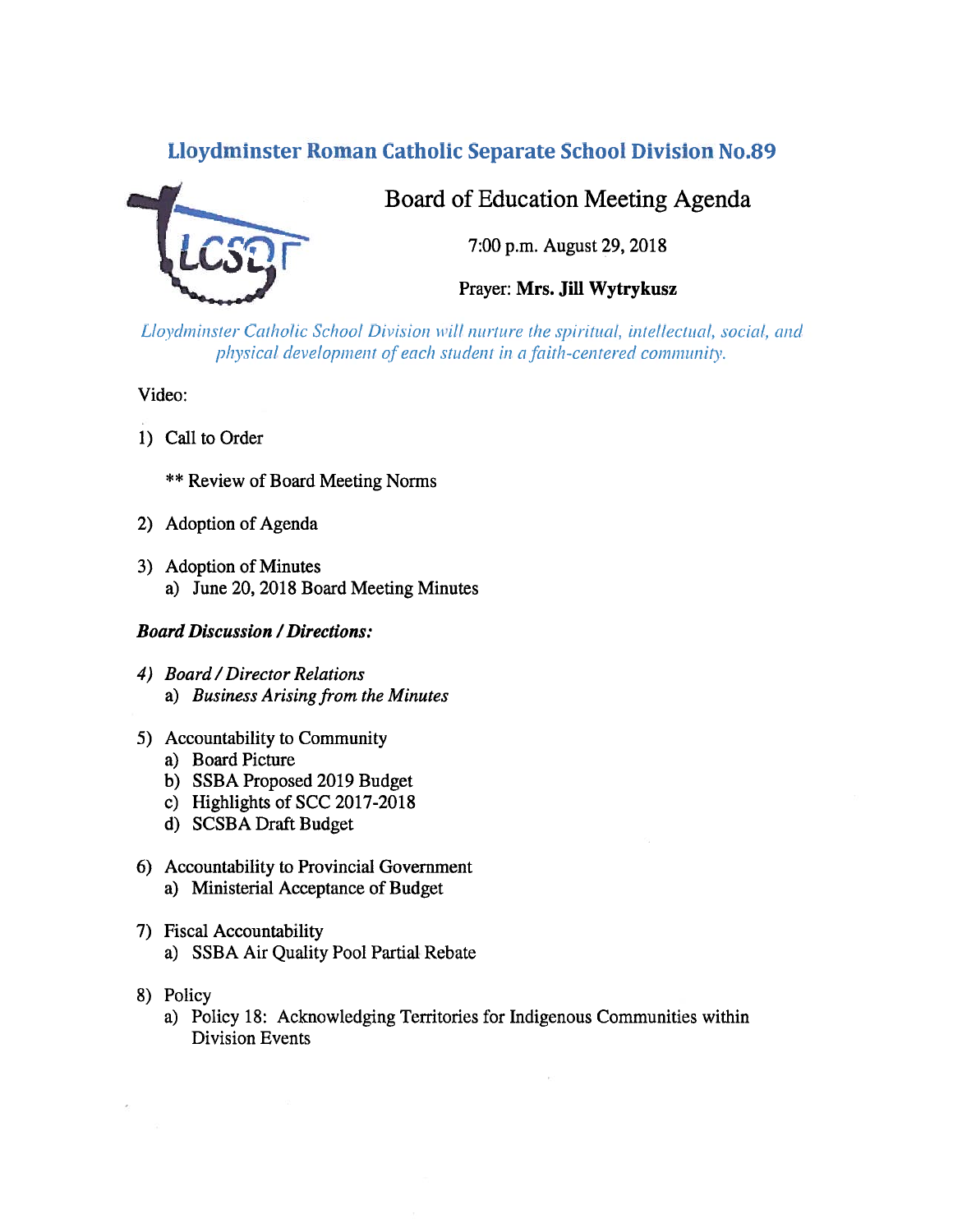## Administrative Items:

- 9) Educational Leadership
	- a) Holy Rosary High School Grade 12 Final Suvey Results
	- b) 2018 Reading and Writing Division Results
- 10) Organizational Management
	- a) Administrative Procedures
- 11) Personnel Management
	- a) Personnel Report
- 12) Information Items

 $\leq$ 

- a) Chalice Christian Child Care International
- b) Immunization
- c) Book "I Love My Catholic School" Gifts for Kindergarten
- d) SCSBA Theodore Court Case Catholic Education Matters Campaign
- e) SSBA Proclaimed Days Fall 2018
- 1) School Resource Officer
- 13) Correspondence
- 14) Identification of Emergent Items
- 15) Closing Prayer
- 16) Adjournment

September: Mrs. Erin MacDuff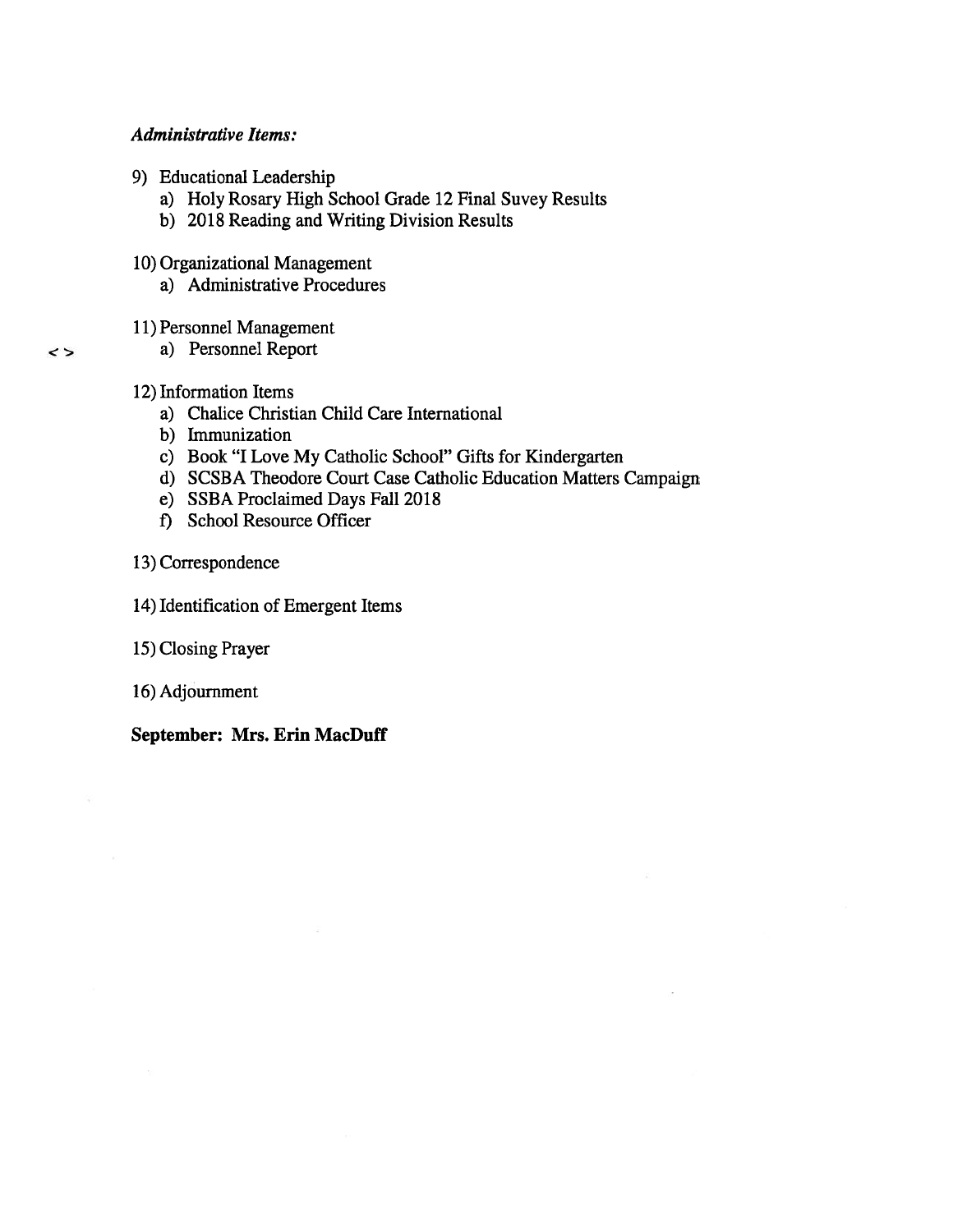## LLOYDMINSTER R.C.S.S.D. #89

## MINUTES OF THE REGULAR BOARD MEETING

## Wednesday, August 29,2018

TIME AND PLACE: The meeting commenced at 7:00 p.m. in the Board Room.

**ATTENDANCE:** Mrs. Paula Scott (Chair) Mrs. Michelle Rusteika Mrs. Laurie Makichuk Mrs. Jill Wytrykusz Mrs. Erin MacDuff Mr. Calvin Fendelet Mr. Chris Carnell

> Mr. Nigel McCarthy, Director of Education Mrs. Melanie Stelmaschuk, Chief Financial Officer Ms. Glenda Kary, Deputy Director of Education Mr. Kevin Kusch, Deputy Director of Learning

## ABSENT:

Prayer led by Mrs. Jill Wytrykusz

#### ADDITIONS:

Introductions: Cst. Michael Hagel, School Resource Officer

Videos:

- i. A Special Message from Archbishop Richard Smith
- ii. A Day with Archbishop Richard Smith
- iii. Join an LCSD SCC today!

| 18/08/29-01   | Mrs. Jill Wytrykusz moved that the Board of Education adopt |
|---------------|-------------------------------------------------------------|
| <b>Agenda</b> | the agenda, as presented.                                   |

## CARRIED

| 18/08/29-02          | Mrs. Erin MacDuff moved that the Board of Education        |
|----------------------|------------------------------------------------------------|
| <b>June 20, 2018</b> | approve June 20, 2018 Board Meeting minutes, as presented. |
| <b>Minutes</b>       |                                                            |

## CARRIED